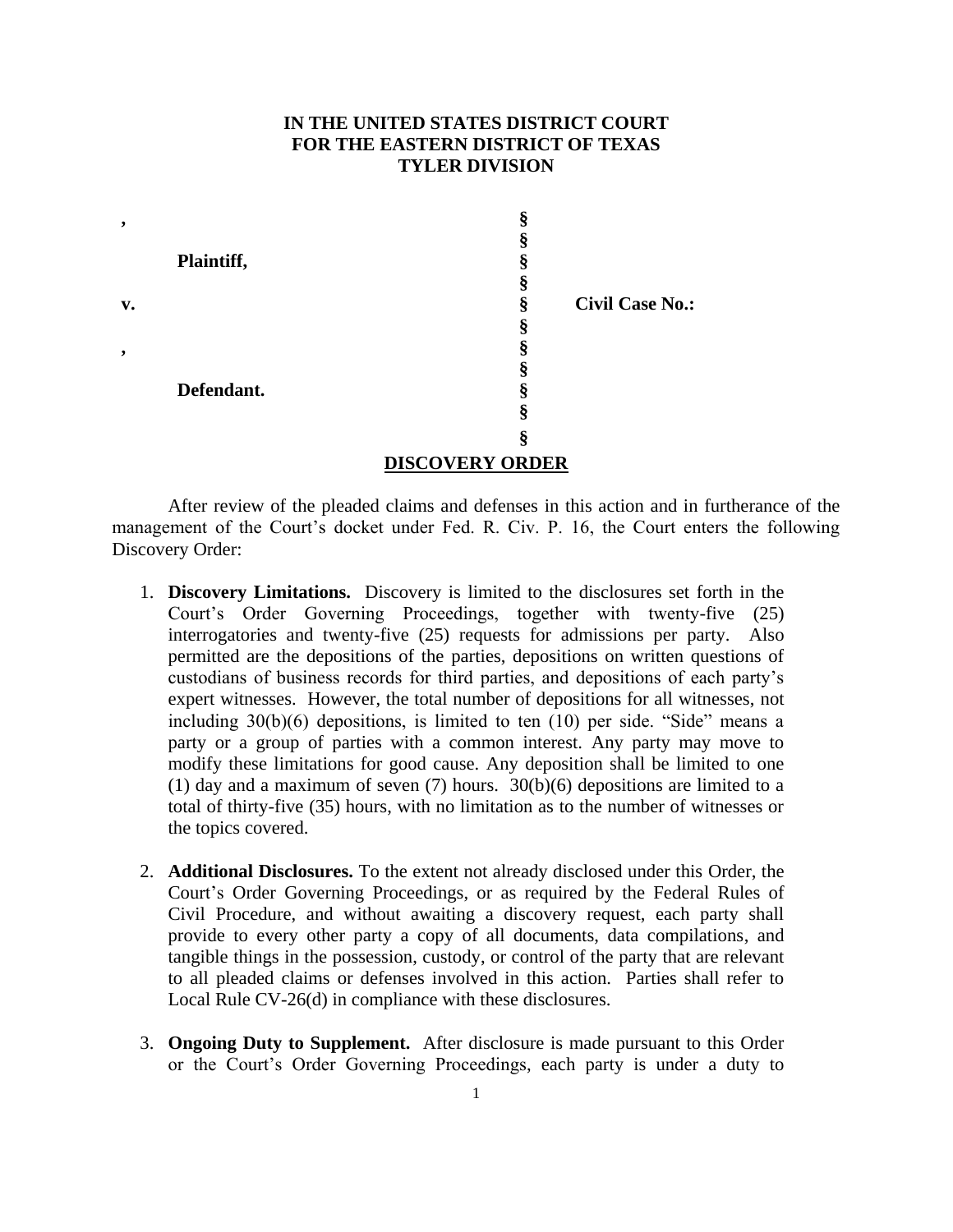supplement or correct its disclosures immediately if the party obtains information on the basis of which it knows that the information disclosed was either incomplete or incorrect when made, or is no longer complete or true.

- 4. **Electronically Stored Information ("ESI").** The parties agree that alternative forms of disclosure may be provided in lieu of paper copies. For example, the parties may exchange images of documents electronically or by means of computer disk; or the parties may agree to review and copy disclosure materials at the offices of the attorneys representing the parties instead of requiring each side to furnish paper copies of the disclosure materials. Electronic discovery shall be produced to the requesting party in a commercially reasonable manner or in the manner kept in the regular course of business, whichever is less burdensome and economical for the producing party. If a party requests documents that are stored in an electronic format, the disclosing party may provide the requesting party printed copies of the documents or may provide the requesting party electronic copies of the documents in a reasonably usable form on CD, DVD, hard drive, by e-mail, or by other electronic means.
- 5. **Discovery Disputes.** In the event the parties encounter a discovery dispute, no motions to compel may be filed absent leave of the Court. If the parties are unable to resolve the dispute without court intervention, the parties must then call the Court's chambers to schedule a telephone conference regarding the subject matter of the dispute prior to filing any motion to compel. After reviewing the dispute, the Court will resolve the dispute or order the parties to file an appropriate motion.
- 6. **Privileged Information.** There is no duty to disclose privileged documents or information. However, the parties are directed to meet and confer concerning privileged documents or information after the Scheduling Conference. Within sixty (60) days after the Scheduling Conference, the parties shall exchange privilege logs identifying the documents or information and the basis for any disputed claim of privilege in a manner that, without revealing information itself privileged or protected, will enable the other parties to assess the applicability of the privilege or protection.

Any party seeking production of any documents or information identified on any other party's privilege log may serve upon the party asserting privilege a written statement, in letter form or otherwise, of any reason why the asserted privilege should be challenged.The written statement shall list, by category, the items the party seeking production contends should be produced. The parties shall promptly meet and confer. If the parties are unable to resolve their dispute, then within fourteen (14) days after service of the written statement by the party seeking production, the parties shall file a joint notice with the Court briefly summarizing